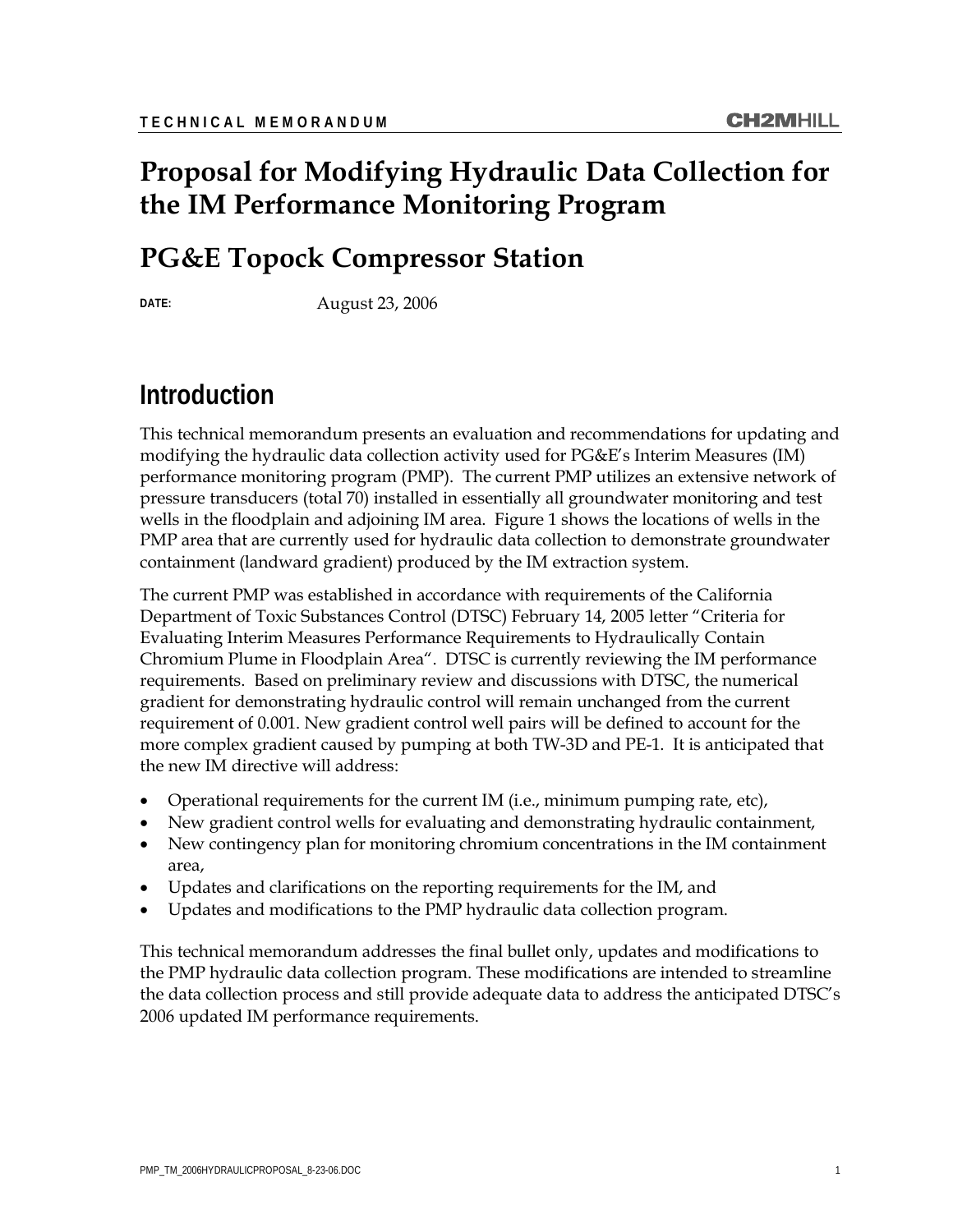## **IM Status**

Full operations of the IM began in July 2005 with the startup of the IM No. 3 treatment facility. Hydraulic control is currently being achieved through pumping from extraction wells TW-3D and PE-1 (Figure 1). The minimum numerical gradient targets have been met for each month of the full-scale IM operations since July 2005. During this time, extraction rates ranged from 70 to 135 gpm.

Pumping at the current 135 gpm flow rate has resulted in very strong landward gradients, even during months of low river stage. Gradients are strongest in the lower depth interval of the aquifer where the pumping wells are screened. The recent IM drilling investigations, and the routine PMP chromium and hydraulic monitoring since 2005 have shown that the chromium plume in the floodplain is confined to the lower depth interval of the Alluvial Aquifer, and that the focus of IM pumping is hydraulic containment in the lower depth interval. Groundwater monitoring has shown that the chromium plume in the upper and mid-depth intervals is confined to the interior portion of the PMP area (MW-20 bench and interior). The only mid-depth well in the floodplain that still shows chromium above 20 μg/L is MW-39-70, about 200 feet from the MW-20 bench.

With the success and attainment of the IM performance standard during the past year, PG&E believes that the hydraulic data collection program of the PMP can be modified to more efficiently generate the data required and still maintain the necessary monitoring and evaluation to demonstrate IM performance.

# **Current Hydraulic Data Collection Activity**

As of August 1, 2006, the current network of pressure transducers (see Table 1) used for PMP includes the following:

- A total of 70 wells/locations (68 wells and 2 river stations) are equipped with pressure transducers,
- Groundwater elevation data are collected at each transducer installation continuously (30 minute readings),
- All stations are downloaded twice a month, and
- The transducer data are calibrated and processed for all stations twice a month to produce the average hydraulic gradient data-sets that are used for performance evaluation.

# **Proposed Modifications to Hydraulic Data Collection Activity**

The hydraulic data collection program is proposed to be revised and modified as summarized in Table 1. The proposed changes include:

• Decrease the network of "primary" pressure transducers for routine data collection from 70 to a total of 57 wells/locations (see Table 1). The pressure transducers currently installed in 13 locations would be removed from full-time service and maintained in the PMP equipment pool (available as backup during instrument maintenance and other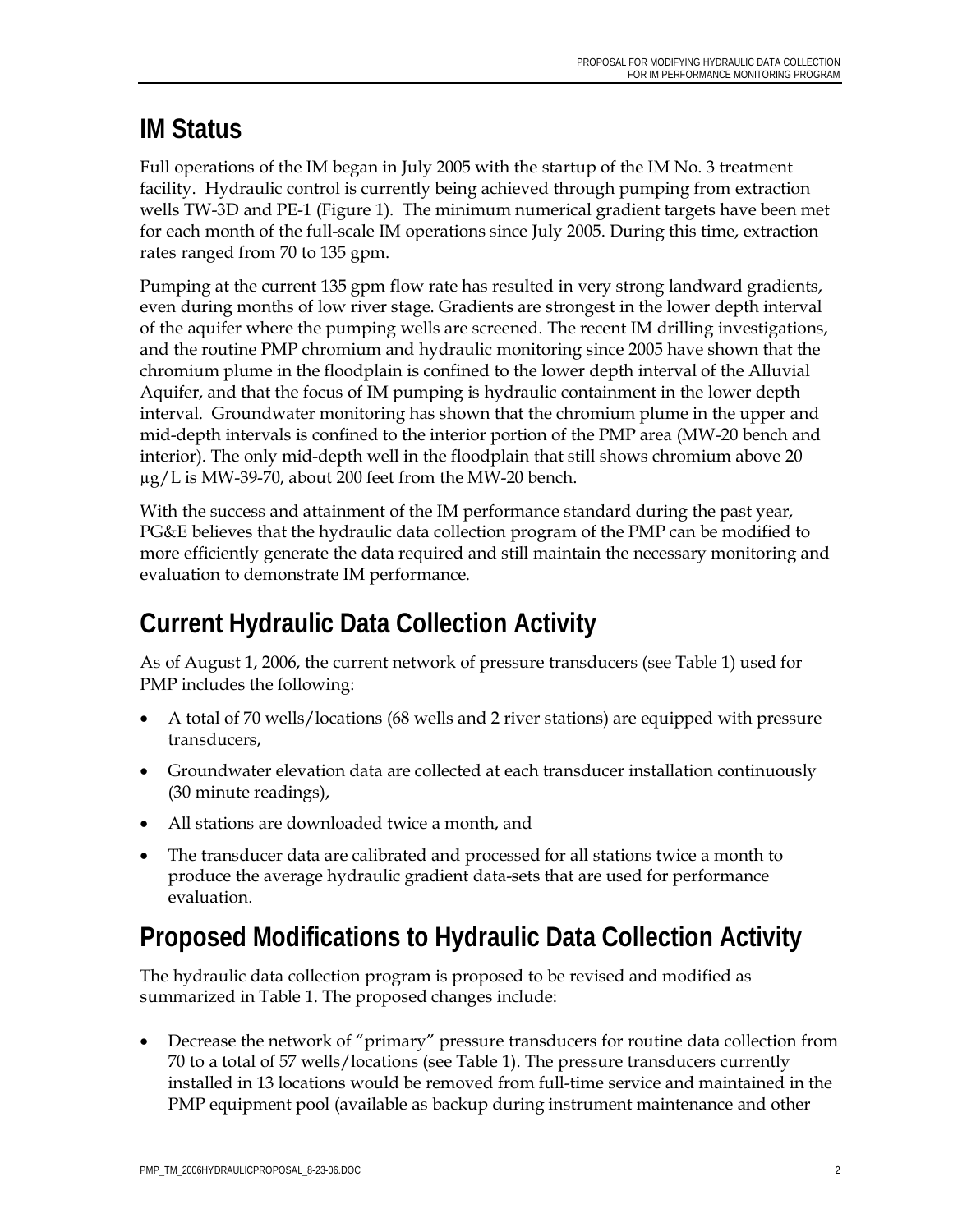project needs. Rationale for excluding each well from the water level monitoring network is provided in Table 1.

• Decrease to monthly transducer data collection (field download and office processing) for the routine PMP water level monitoring. More frequent bi-weekly data collection of the key gradient control wells can be implemented when needed for performance evaluation.

The proposed modified water level monitoring program will provide the data for measuring and evaluating hydraulic gradients in the lower depth interval during current IM pumping. The shallow and mid-depth wells are not needed to evaluate IM performance on a monthly reporting schedule. However, gradient maps of the shallow and mid-depth wells will be prepared and reported in the quarterly PMRs.

We request DTSC approval of the above recommendations to commence effective September 1, 2006. Pending DTSC approval, the revised hydraulic data collection activity will be incorporated in the PMP Monitoring Plan, to be prepared as directed by the DTSC.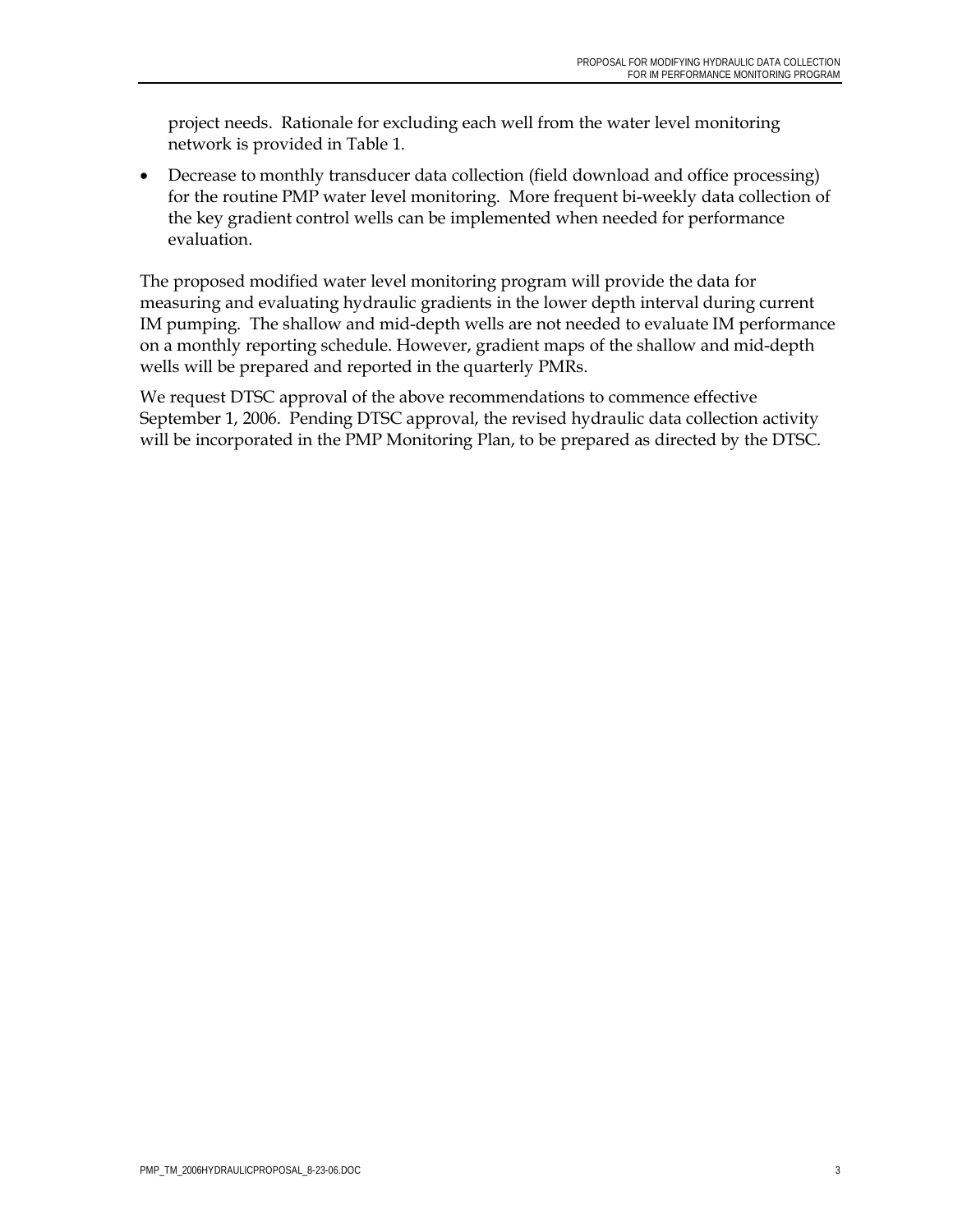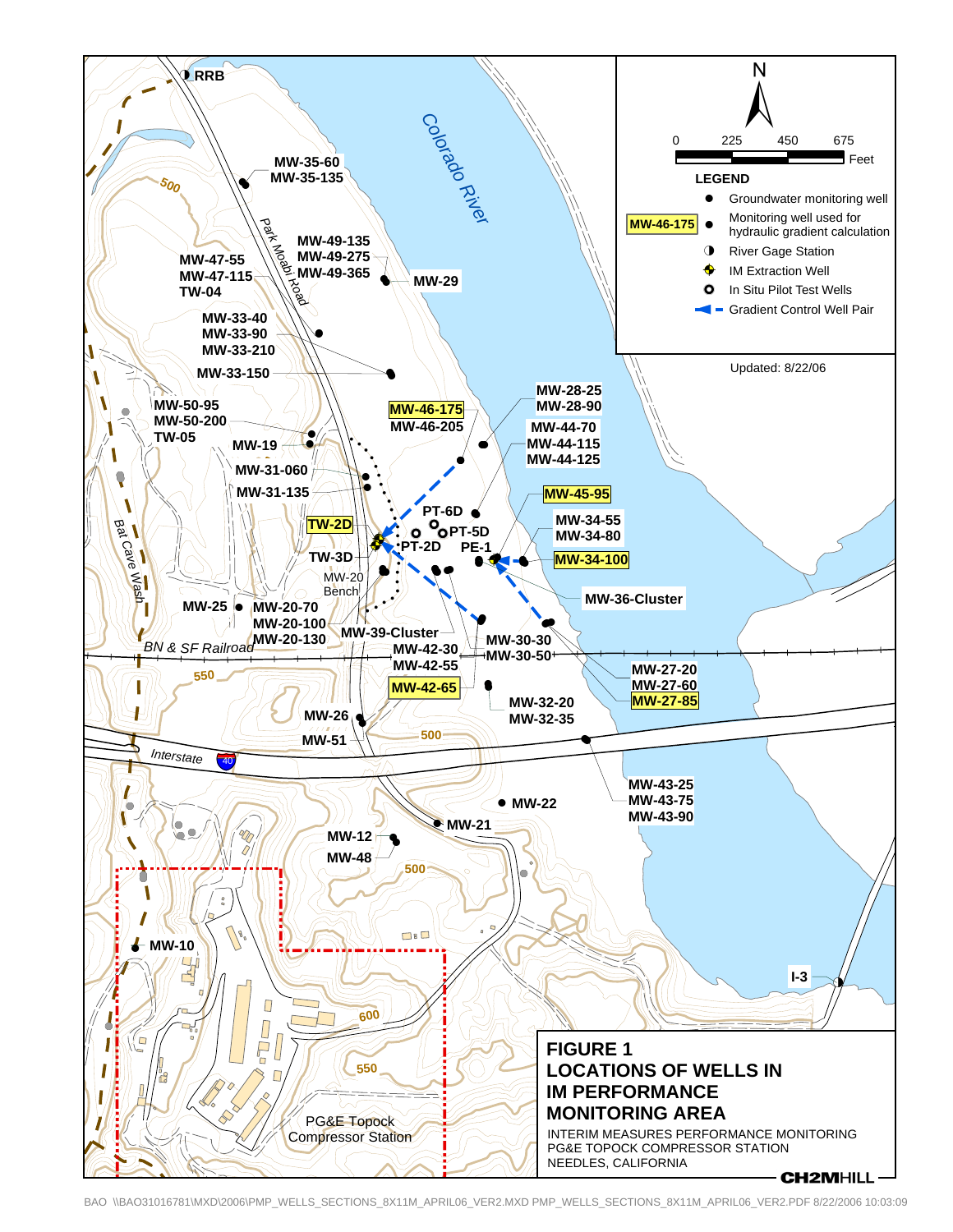### **TABLE 1**

#### **Proposed Modifications to Hydraulic Data Collection Activity**

*IM Performance Monitoring Program - 2006 Revised Monitoring Plan PG&E Topock Compressor Station, Needles, California*

| <b>Well/Station</b>                | <b>Current Data</b><br>Collection<br>Frequency | Proposed 2006<br>Data Collection<br>Frequency | Remarks / Rationale                                                              |  |
|------------------------------------|------------------------------------------------|-----------------------------------------------|----------------------------------------------------------------------------------|--|
| <b>River Stations</b>              |                                                |                                               |                                                                                  |  |
| $I-3$                              | <b>BW</b>                                      | Monthly                                       | primary river gauge station                                                      |  |
| <b>RRB</b>                         | ВW                                             | Monthly                                       |                                                                                  |  |
| <b>Shallow Wells (Upper Depth)</b> |                                                |                                               |                                                                                  |  |
| <b>MW-10</b>                       | ВW                                             | <b>None</b>                                   | Interior well not needed to demonstrate landward gradients for PMP               |  |
| <b>MW-19</b>                       | ВW                                             | <b>None</b>                                   | Interior well not needed to demonstrate landward gradients for PMP               |  |
| <b>MW-20-70</b>                    | <b>BW</b>                                      | Monthly                                       |                                                                                  |  |
| <b>MW-22</b>                       | <b>BW</b>                                      | <b>None</b>                                   | Very shallow well outside of plume; not needed for PMP gradient contouring       |  |
| <b>MW-27-20</b>                    | <b>BW</b>                                      | Monthly                                       |                                                                                  |  |
| <b>MW-25</b>                       | ВW                                             | Monthly                                       |                                                                                  |  |
| <b>MW-26</b>                       | ВW                                             | Monthly                                       |                                                                                  |  |
| MW-28-25                           | <b>BW</b>                                      | Monthly                                       |                                                                                  |  |
| <b>MW-29</b>                       | ВW                                             | <b>None</b>                                   | Well completion in floodplain silt; not representative or used for UA contouring |  |
| MW-30-30                           | BW                                             | <b>None</b>                                   | Well completion in high saline zone; not used for UA contouring                  |  |
| MW-31-60                           | <b>BW</b>                                      | Monthly                                       |                                                                                  |  |
| MW-32-20                           | ВW                                             | Monthly                                       |                                                                                  |  |
| MW-32-35                           | ВW                                             | <b>None</b>                                   | Screened in UA and MA intervals; redundant well with MW-32-20                    |  |
| MW-33-40                           | BW                                             | Monthly                                       |                                                                                  |  |
| MW-35-60                           | BW                                             | Monthly                                       |                                                                                  |  |
| MW-36-20                           | ВW                                             | Monthly                                       |                                                                                  |  |
| MW-36-40                           | BW                                             | Monthly                                       |                                                                                  |  |
| MW-39-40                           | BW                                             | Monthly                                       |                                                                                  |  |
| MW-42-30                           | ВW                                             | Monthly                                       |                                                                                  |  |
| MW-43-25                           | ВW                                             | Monthly                                       |                                                                                  |  |
| MW-47-55                           | <b>BW</b>                                      | Monthly                                       |                                                                                  |  |
| Intermediate Wells (Middle Depth)  |                                                |                                               |                                                                                  |  |
| MW-20-100                          | BW                                             | Monthly                                       |                                                                                  |  |
| MW-27-60                           | ВW                                             | Monthly                                       |                                                                                  |  |
| MW-30-50                           | BW                                             | Monthly                                       |                                                                                  |  |
| MW-33-90                           | ВW                                             | Monthly                                       |                                                                                  |  |
| MW-34-55                           | <b>BW</b>                                      | Monthly                                       |                                                                                  |  |
| MW-36-50                           | ВW                                             | Monthly                                       |                                                                                  |  |
| MW-36-70                           | ВW                                             | Monthly                                       |                                                                                  |  |
| MW-39-50                           | BW                                             | Monthly                                       |                                                                                  |  |
| MW-39-60                           | ВW                                             | Monthly                                       |                                                                                  |  |
| MW-39-70                           | ВW                                             | Monthly                                       |                                                                                  |  |
| MW-42-30                           | ВW                                             | Monthly                                       |                                                                                  |  |
| MW-42-55                           | <b>BW</b>                                      | <b>None</b>                                   | Redundant well with MW-42-65                                                     |  |
| MW-42-65                           | ВW                                             | Monthly                                       | New Gradient Control Well (and current Gradient Control Well)                    |  |
| MW-44-70                           | ВW                                             | Monthly                                       |                                                                                  |  |
| MW-50-95                           | BW                                             | Monthly                                       |                                                                                  |  |
| <b>MW-51</b>                       | BW                                             | Monthly                                       |                                                                                  |  |